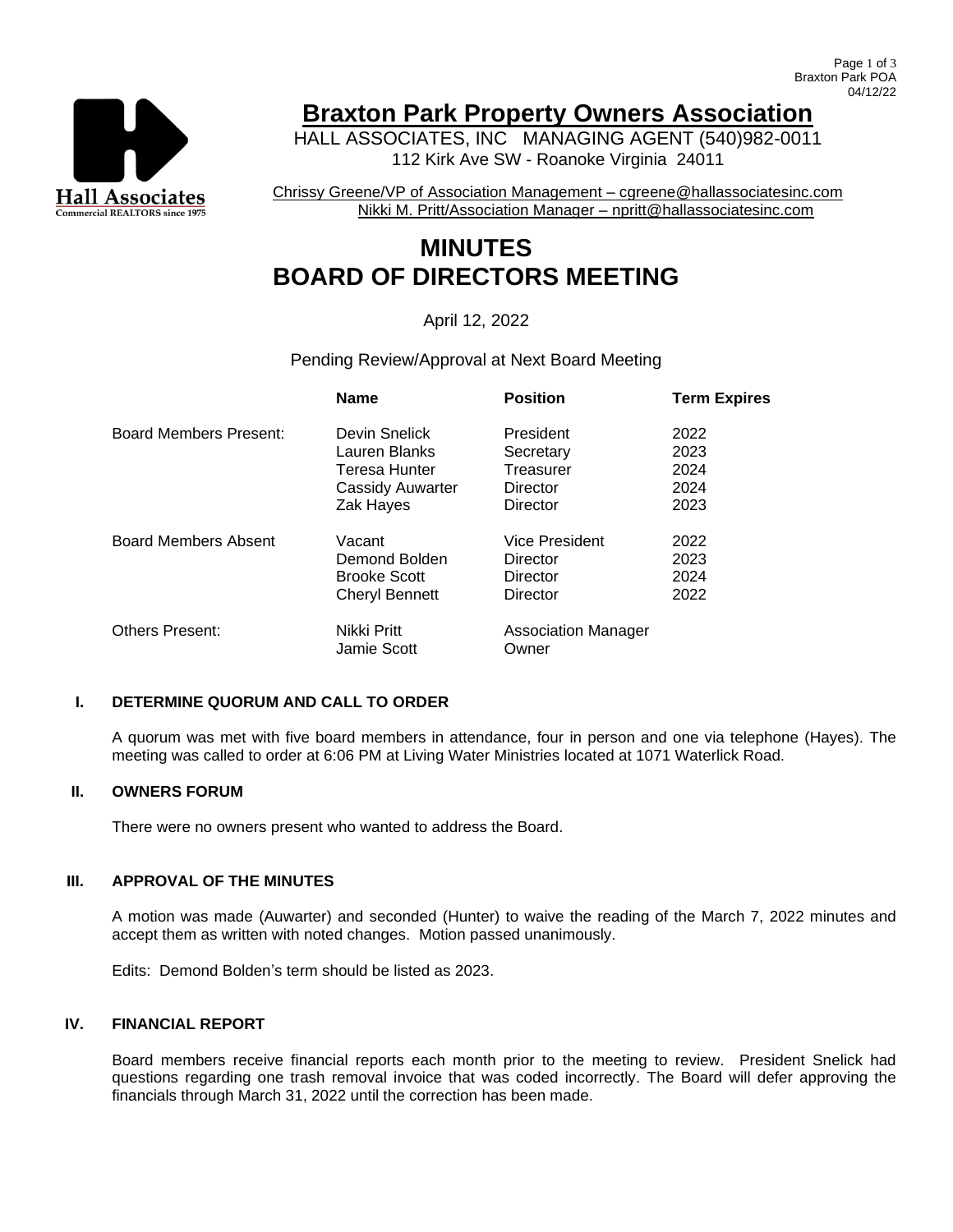#### **V. UNFINISHED BUSINESS**

**Retention Pond Improvements** – Pond A work has been approved and contractor has been notified. This is now pending contractor's schedule. Contractor noted that they cannot begin work until the weather is warmer and the ground is dry. RSG Landscaping is the Contractor. Total cost for Pond A repairs/improvements is \$9,400.

**Pool Work and Schedule** – The approval was given to the contractor, Pool Doctor. The estimated cost for the work is \$23,247.00. The work is pending the contractor's schedule but should start within the month. The contractor hopes to have the work completed before the projected pool open date.

**Pond Fountain** – The fountain light wires and motor cables will be replaced with stainless steel coated wires and cables to avoid being chewed through in the future. The work is pending the contractor's schedule.

**Muskrat Control** – The Board has determined that no action is necessary at this time.

**Tree Trimming** – After additional consideration, the Board asked management to obtain two additional estimates for trimming the trees on Logan.

**Sidewalks on Mallard** – One building had their private sidewalks eroded by the ice melt chemical placed on the sidewalks by the snow removal company. After consulting with the association attorney, the Board has determined that the association is responsible for repairing the damage. Estimates were obtained previously. A motion was made (Blanks) and seconded (Auwarter) to approve the estimate from Shields Concrete to repair the sidewalks at 114, 120, 124, 128, and 130 Mallard Lane and apply sealant. Motion passed unanimously.

**Pool Opening** – The pool is scheduled to open on May 15<sup>th</sup>, provided that the work is completed on the pool surface, pool coping and tile work at that time. The pool hours will be 9am to 9pm every day. The board determined that a pool monitor will be posted on Friday afternoons (5p-9p), and Saturday and Sundays (12p-9p). The pool is scheduled to remain open through September 30<sup>th</sup>, but the closing date is dependent on the weather. 2022 Pool Forms will be mailed to owners to return and have their keys activated. A 2022 form must be on file before keys will be activated.

**Deck Staining** – The Board determined that all decks within the association must be stained one of the approved colors by June 1, 2022. An inspection will be done after the deadline and any decks that have not been done will be stained by the association at the owner's expense. A letter will be sent to all owners letting them know of the deadline and approved colors.

**Property Clean Up** – A clean up date will be set and residents will be notified. All residents are encouraged to participate in helping to clean up the neighborhood.

**Exterior Maintenance Walk Through** – The Board performed a walk through of the property and a report was submitted to management to address certain items.

**Pressure Washing** – Management will obtain estimates for pressure washing for four buildings at the bottom of Rowse (near Logan), the two buildings on Sprouse and the pool house.

**Sealcoating on Mallard** – Management will obtain estimates for sealcoating on Mallard Lane.

#### **VI. NEW BUSINESS**

**Neighborhood Cookout** – A neighborhood cookout has been planned for Saturday, April 30, 2022 from 11:30a to 1pm. The main goal is to meet and greet with neighbors and set up a Neighborhood Watch. The Sheriff's Office may have a representative present to discuss setting up a Neighborhood Watch. A portion of Logan Lane in front of 125 Logan will be blocked off with cones for the event.